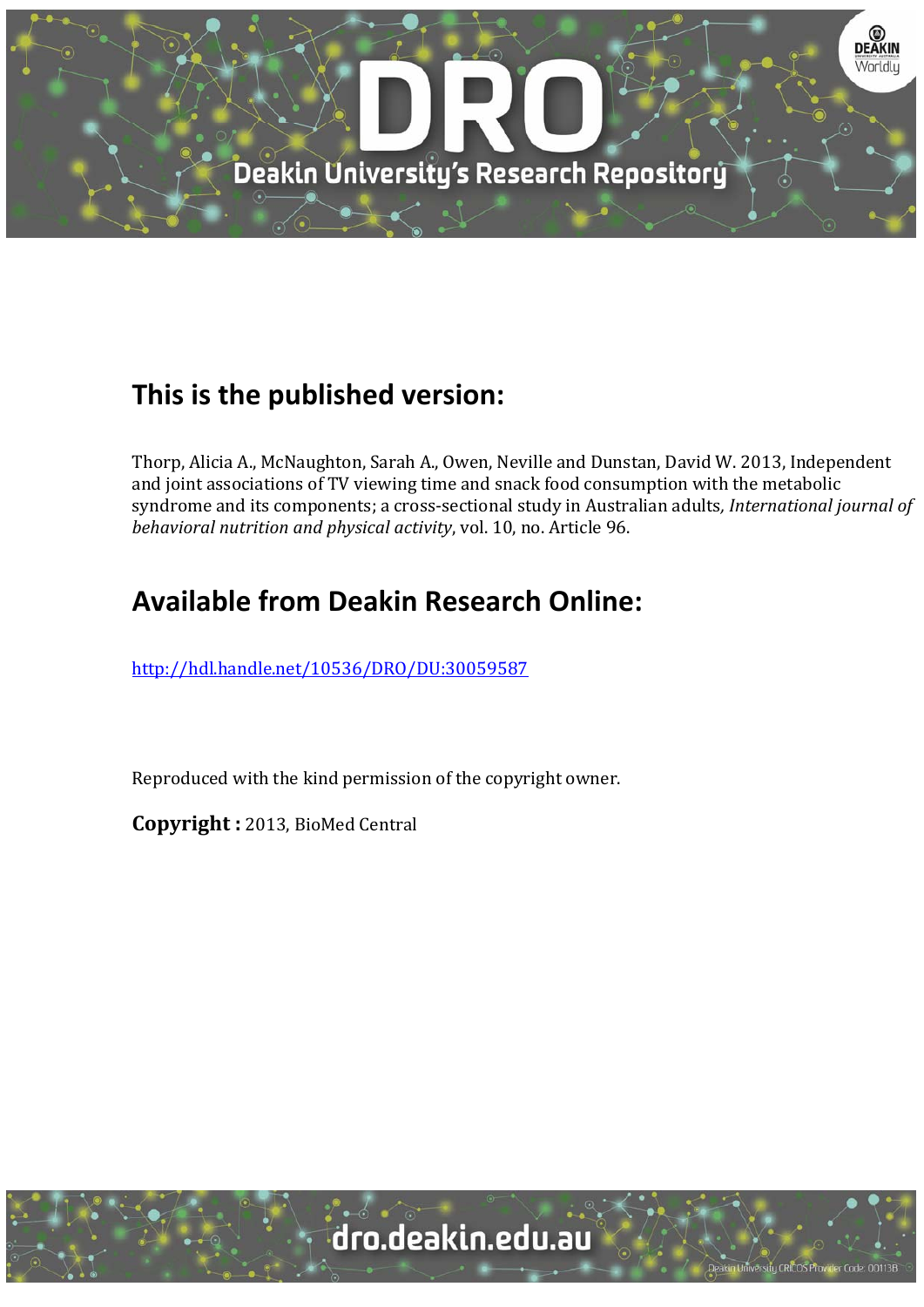

**RESEARCH RESEARCH CONSUMING ACCESS** 

# Independent and joint associations of TV viewing time and snack food consumption with the metabolic syndrome and its components; a cross-sectional study in Australian adults

Alicia A Thorp<sup>1,4\*</sup>, Sarah A McNaughton<sup>3</sup>, Neville Owen<sup>1,2,5,6</sup> and David W Dunstan<sup>1,2,3,4,7</sup>

### Abstract

Background: Television (TV) viewing time is positively associated with the metabolic syndrome (MetS) in adults. However, the mechanisms through which TV viewing time is associated with MetS risk remain unclear. There is evidence that the consumption of energy-dense, nutrient poor snack foods increases during TV viewing time among adults, suggesting that these behaviors may jointly contribute towards MetS risk. While the association between TV viewing time and the MetS has previously been shown to be independent of adult's overall dietary intake, the specific influence of snack food consumption on the relationship is yet to be investigated. The purpose of this study was to examine the independent and joint associations of daily TV viewing time and snack food consumption with the MetS and its components in a sample of Australian adults.

Methods: Population-based, cross-sectional study of 3,110 women and 2,572 men (>35 years) without diabetes or cardiovascular disease. Participants were recruited between May 1999 and Dec 2000 in the six states and the Northern Territory of Australia. Participants were categorised according to self-reported TV viewing time (low: 0-2 hr/d; high: >2 hr/d) and/or consumption of snack foods (low: 0-3 serves/d; high: >3 serves/d). Multivariate odds ratios [95% CI] for the MetS and its components were estimated using gender-specific, forced entry logistic regression.

**Results:** OR [95% CI] for the MetS was 3.59 [2.25, 5.74] ( $p \le 0.001$ ) in women and 1.45 [1.02, 3.45] ( $p = 0.04$ ) in men who jointly reported high TV viewing time and high snack food consumption. Obesity, insulin resistance and hypertension (women only) were also jointly associated with high TV viewing time and high snack food consumption. Further adjustment for diet quality and central adiposity maintained the associations in women. High snack food consumption was also shown to be independently associated with MetS risk [OR: 1.94 (95% CI: 1.45, 2.60), p < 0.001] and hypertension [OR: 1.43 (95% CI: 1.01, 2.02), p = 0.05] in women only. For both men and women, high TV viewing time was independently associated with the MetS and its individual components (except hypertension).

Conclusion: TV viewing time and snack food consumption are independently and jointly associated with the MetS and its components, particularly in women. In addition to physical activity, population strategies targeting MetS prevention should address high TV time and excessive snack food intake.

Keywords: Snacking, Sedentary behaviour, Screen-time, Metabolic risk

4 Department of Epidemiology and Preventive Medicine, Monash University, Level 6 The Alfred Centre, 99 Commercial Road, Melbourne, Victoria 3004, Australia

Full list of author information is available at the end of the article



© 2013 Thorp et al.; licensee BioMed Central Ltd. This is an Open Access article distributed under the terms of the Creative Commons Attribution License [\(http://creativecommons.org/licenses/by/2.0\)](http://creativecommons.org/licenses/by/2.0), which permits unrestricted use, distribution, and reproduction in any medium, provided the original work is properly cited.

<sup>\*</sup> Correspondence: [Alicia.Thorp@bakeridi.edu.au](mailto:Alicia.Thorp@bakeridi.edu.au) <sup>1</sup>

<sup>&</sup>lt;sup>1</sup>Baker IDI Heart and Diabetes Institute, Level 4 The Alfred Centre, 99

Commercial Road, Melbourne, Victoria 3004, Australia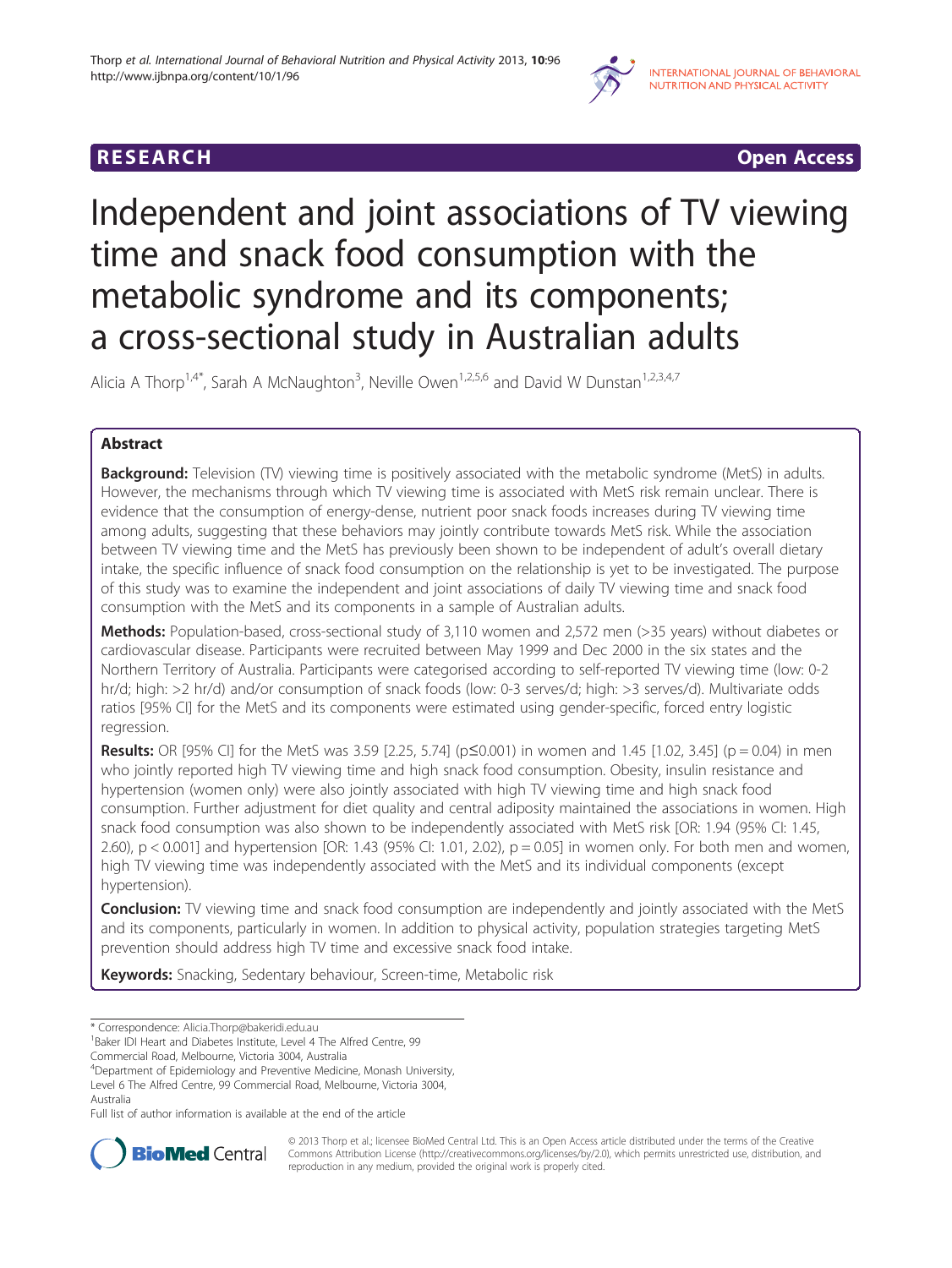#### Background

While certain lifestyle behaviors such as physical activity [[1\]](#page-10-0) and diet [\[2](#page-10-0)] have been shown to be inversely associated with the metabolic syndrome (MetS), recent evidence from cross-sectional studies have also identified time spent in leisure-time sedentary behaviors [\[3](#page-10-0)-[7\]](#page-10-0) and overall sitting time [[8,9\]](#page-10-0) to be independently associated with MetS risk in adults. Sedentary behaviors are a distinct class of behaviors that are characterised primarily by prolonged sitting [\[10](#page-10-0)]. Time spent watching television (TV), one of the most common sedentary behaviors of adults during leisure time, has been shown to be positively associated with the presence of the MetS and with elevated risk scores for the MetS independent of leisure-time physical activity, diet and socio-demographic factors [\[3-5\]](#page-10-0), with the associations being stronger in women.

Although the mechanisms through which TV viewing time increases MetS risk remain unclear, one lifestyle behavior proposed as a potential mediator is poor dietary habits, specifically the consumption of energy-dense, nutrient poor snack foods [\[11](#page-10-0)]. Population-based studies have reported that TV viewing time is associated with an unhealthy dietary pattern in adults. Specifically, high levels of TV viewing time are associated with a "convenience food pattern" in men [\[12](#page-10-0)] and higher intakes of energy-dense snack foods in women [\[13](#page-10-0)]. In experimental studies, snacking frequency and the consumption of energy-dense, nutrient poor snack foods and beverages have been found to increase during TV viewing time among adults [\[14](#page-11-0)]. It has been suggested that this may be a consequence of exposure to snack-food advertising during TV viewing, which increases adult's propensity to consume such foods [\[15](#page-11-0)].

While the detrimental association between TV viewing time and the MetS in adults has been shown to be independent of overall dietary intake [[3\]](#page-10-0), the direct influence of energy-dense, nutrient poor snack food consumption is yet to be established. Cross-sectional studies have shown that food and beverage consumption during TV viewing partially mediates the association of TV viewing time with components of the MetS such as abdominal obesity [[11\]](#page-10-0) and body weight status [\[14\]](#page-11-0), suggesting that snack food consumption may have a similar influence on the relationship between TV viewing time and the MetS.

In a large population-based sample of Australian adults, we examined the independent and joint associations of daily TV viewing time and snack food consumption with the MetS and its components.

#### Methods

#### Participants

The study population consisted of participants from the baseline cohort of the Australian Diabetes, Obesity and Lifestyle study (AusDiab); a, population-based prospective study of national diabetes mellitus incidence and associated risk factors. Non-institutionalised adults aged ≥ 25 years without physical or intellectual disabilities were invited to attend an initial household interview followed by a biomedical examination (which included an oral glucose tolerance test). Data was collected over a 21 month period between May 1999 and December 2000 in the six states and the Northern Territory of Australia from a total of 42 randomly selected urban and nonurban areas based on Census Collector Districts. The study methods, response rates, sample representativeness and main findings have been reported in detail elsewhere [[16-18\]](#page-11-0).

Briefly, 28,033 households were approached to participate in the study from the 42 selected clusters. Of the 19, 215 households successfully contacted, 17,129 were deemed eligible and 11, 249 agreed to participate in the initial household interview. A total of 20,347 eligible adults completed the initial household interview and 11, 247 (55.3%) attended the follow-up biomedical examination. From the 11,247 study participants, we further excluded those who were aged  $\leq$  35 years for whom fasting insulin data was not available ( $n = 1603$ ), pregnant ( $n =$ 60), had been clinically diagnosed with diabetes  $(n =$ 475), had a history of cardiovascular disease  $(n = 938)$ , reported taking anti-hypertensive or lipid-lowering medication ( $n = 2727$ ), reported an implausible TV viewing time  $(>18$  hr on a weekday or weekend day; n = 93), did not complete a food frequency questionnaire (FFQ; n = 204), reported an implausible dietary intake according to established criteria  $[19]$  $[19]$  (n = 582), had an invalid FFQ due to missing dietary data (>10% of FFQ; n = 476), or whose MetS status could not be ascertained due to missing data  $(n = 449)$ . Exclusion criteria were not mutually exclusive, so participants could be excluded based on more than one criterion. There was no marked difference in the gender ratio of included and excluded participants (0.83 vs 0.80). However, those included were for the most part older, had lower BMI and had completed further education than those excluded. The final study sample consisted of 3,110 women and 2,572 men.

#### Assessment of metabolic syndrome components

Participants who attended the follow-up biomedical examination provided a fasting blood sample and underwent a 75-g oral glucose tolerance test at a local survey centre after an overnight fast (>8 hr). Plasma glucose levels (fasting and 2-hr post-load) were determined by a spectrophotometric-hexokinase method; fasting serum triglycerides and HDL-cholesterol were measured by enzymatic methods (Roche Modular, Roche Diagnostics, Indianapolis, USA) on an Olympus AU600 analyzer (Olympus Optical, Tokyo, Japan). Fasting serum insulin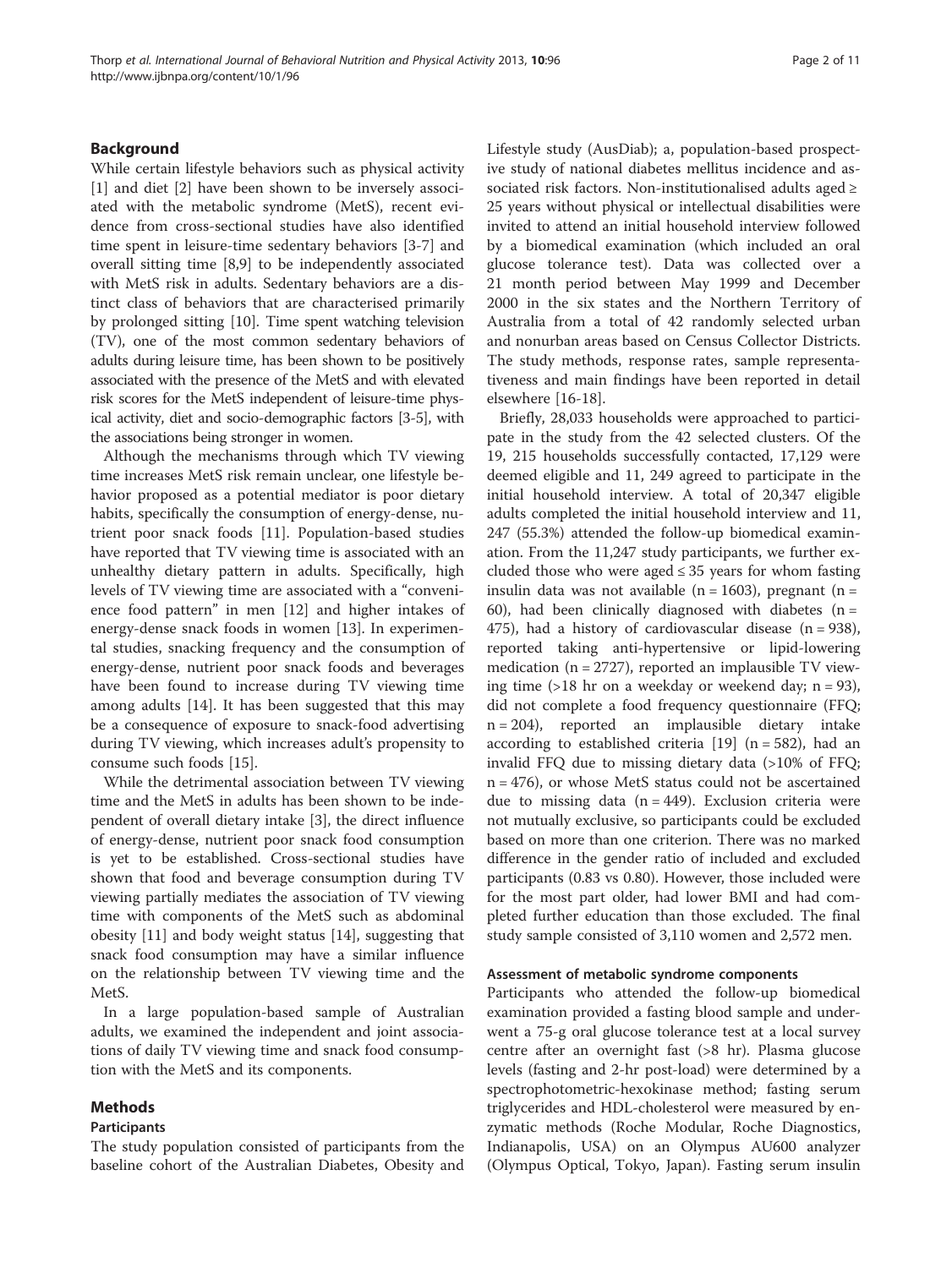levels were determined using a human insulin-specific radioimmunoassay kit (Linco Research, St. Charles, MO). Microalbuminuria levels were determined using an immunoturidimetric method (Olympus AU600 analyzer). Height, weight, duplicate waist circumference and triplicate resting blood pressure measurements were conducted by trained personnel according to methods that have been previously published [[17](#page-11-0)].

#### Diagnosis of the metabolic syndrome

Clinical criteria for the diagnosis of the MetS and its individual components was based on the 1999 WHO working definition [\[20\]](#page-11-0) which includes the presence of either diabetes (fasting plasma glucose ≥7.0 mmol/L or 2-hr plasma glucose  $\geq$  11.1 mmol/L), impaired glucose tolerance (fasting plasma glucose <7.0 mmol/L and 2-hr plasma glucose  $\geq 7.8$  but <11.1 mmol/L) or insulin resistance (fasting insulin levels in the upper quartile of the non-diabetic population ) following a glucose tolerance test, plus two or more of the following; obesity (defined as a body mass index  $>$  30 kg/m<sup>2</sup> or waist:hip ratio  $>$  0.9 for men or >0.85 for women), dyslipidemia (defined as triglycerides  $\geq$  1.7 mmol/L or HDL-cholesterol <0.9 mmol/L for men or <1.0 mmol/L for women), hypertension (defined as blood pressure  $\geq$  140/90 mm Hg) and microalbuminuria (defined as urinary albumin excretion  $\geq 20 \mu g/min$ ).

For comparative purposes, clinical criteria for the diagnosis of the MetS based on the harmonized definition provided by the International Diabetes Federation Task Force on Epidemiology and Prevention; Nation Heart, Lung, and Blood Institute; American Heart Association; World Heart Federation; International Atherosclerosis Society; and International Association for the Study of Obesity was also analysed [\[21](#page-11-0)].

#### Assessment of TV viewing time

Self-reported TV viewing time was determined by asking participants to recall how much time they spent watching TV or DVDs, separately across all work days and non-work days during the preceding seven days. The recall measure only included time when TV viewing was the main activity and not when the TV was just switched on or when other activities were being undertaken concurrently. TV viewing time was then calculated using the following formula [(workdays TV viewing + non workdays TV viewing / 7] to determine hours per day spent watching TV. This measure has previously been shown to provide a reliable (intraclass correlation = 0.82 (95% CI: 0.75, 0.87) and valid (criterion validity = 0.3) estimate of TV viewing time in adults [\[22\]](#page-11-0). Based on previously identified associations with individual components of MetS risk [[3](#page-10-0)], daily TV viewing time (hr/d) was categorised into two groups:  $0-2$  hr/d (low) or  $>2$  hr/d (high).

#### Assessment of snack food consumption

Daily consumption of snack foods was assessed using a self-administered, food frequency questionnaire (FFQ) developed by the Victorian Anti-Cancer Council of Victoria for use in Australian adults [[23\]](#page-11-0). The 74-item FFQ has previously been validated against a 7-day weighed food diary with correlation coefficients for energy-adjusted nutrient intakes in the range of 0.28 (vitamin A) to 0.78 (carbohydrate) [[23\]](#page-11-0).The present analyses are based on a subset of nine food items from the FFQ that represent common snack foods: crackers, sweet biscuits, cakes/pastries, meat pies/pastries/quiches or other, chocolate, flavoured milk, potato chips/crisps, ice cream, hot (fried) chips. Food items were selected according to the Australian Guide to Healthy Eating (AGHE) guidelines for "non-core" foods which are representative of common snack foods available today. Non-core foods are defined as foods that are not essential to provide nutrient requirements and contain too much fat, sugar and salt and are low in dietary fibre [\[24](#page-11-0)].

Participants reported how frequently they consumed the nine snack food items during the previous month, using the following seven response categories: never or not in the last month, several times per month, once a week, a few times a week, on most days, once per day and several times per day. Daily snack food consumption (number of serves per day) was determined using an established method of converting the frequency of consumption during the previous month for each food item into a daily equivalent score [[19\]](#page-11-0). To control for variation in the serving size of the nine food items, a gender-specific portion size calibrator was derived for each participant based on their individual responses to photos of scaled portions of four foods in the FFQ. Daily equivalent scores for each of the nine food items were then multiplied by the portion size calibrator and the resultant scores combined to calculate daily consumption of snack foods (serves/d).

Consumption of snack foods was categorised into two groups based on self-reported daily intake; 0–3 serves of snack foods per day (low) and >3 serves of snack foods per day (high). These pragmatic cuff-off values for the two categories were partly informed by the current AGHE gender and age-group specific recommendations for the consumption of non-core foods [\[24](#page-11-0)]. According to the AGHE, the recommended daily consumption of non-core foods is up to 2.5 serves for women and up to 3 serves for men if aged 19–60 years.

#### Assessment of demographic and behavioral attributes

Demographic (age, gender, parental history of diabetes, education level, employment status) and behavioral attributes (leisure-time physical activity, smoking status,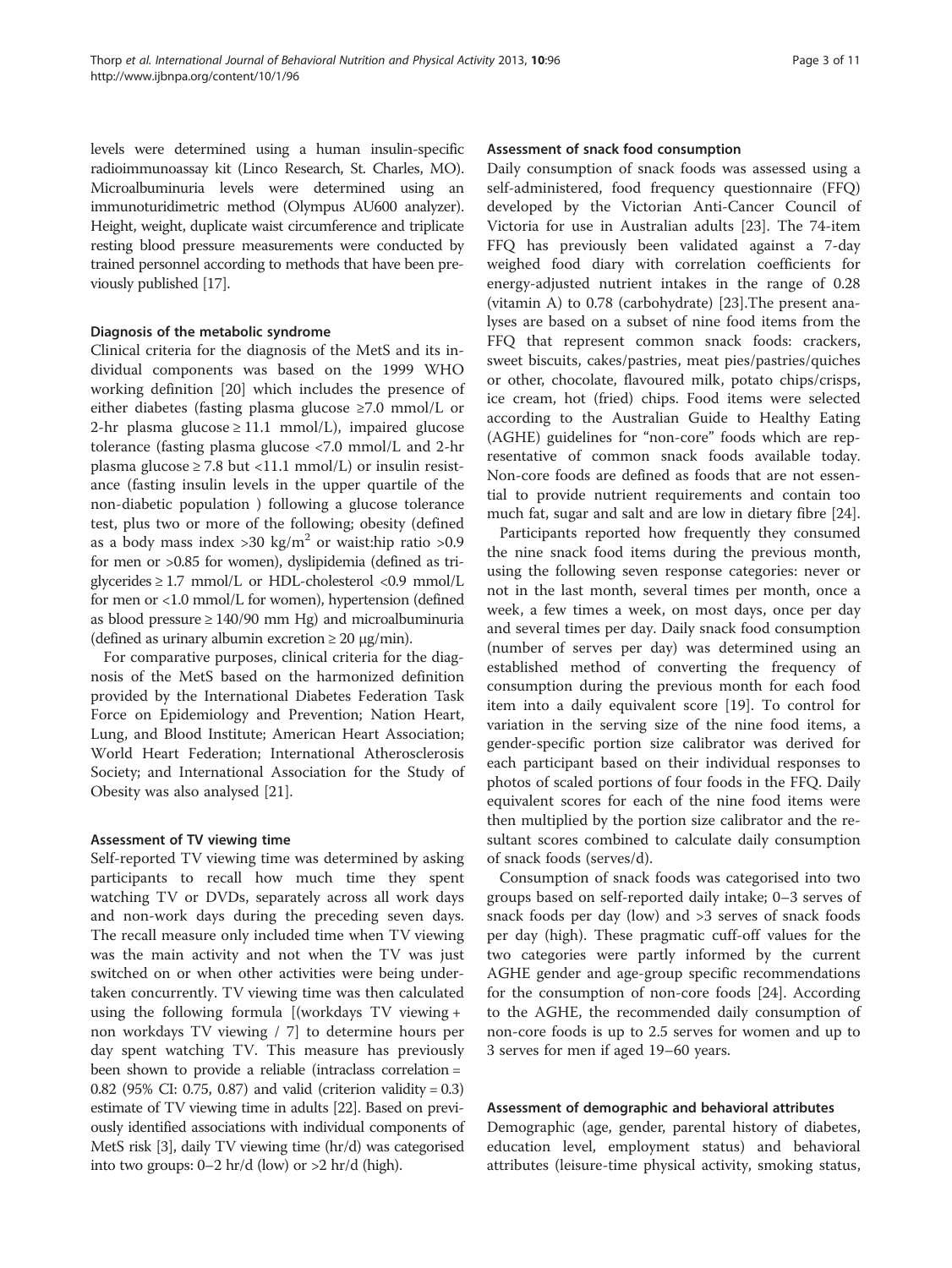daily alcohol intake, diet quality) of participants were assessed using interviewer-administered questionnaires.

Leisure-time physical activity was assessed using the Active Australia Survey Questionnaire [\[25](#page-11-0)] which has been shown to provide a reliable (intraclass correlation = 0.59 (95% CI: 0.52, 0.65) and valid (criterion validity =  $0.3$ ) estimate of leisure-time physical activity amongst Australian adults [[26](#page-11-0),[27\]](#page-11-0); total leisure-time physical activity (min/wk) was calculated by methods previously described [[28](#page-11-0)].

Self-reported FFQ data was used to calculate daily alcohol intake (KJ/d) and to derive a measure of diet quality (the Dietary Guideline Index) based on adherence to Australian dietary guidelines for the consumption of five "core" food groups (vegetables, fruits, cereals, meat and alternatives, dairy) and "non-core" foods (i.e. energy-dense, nutrient poor foods) (Diet Guideline Index –scale 1–130 with 130 representing high diet quality) [\[29,30](#page-11-0)].

#### **Ethics**

The Ethics Committee of the Baker IDI Heart and Diabetes Institute (formerly known as the International Diabetes Institute) approved the study, and written informed consent was obtained from all participants.

#### Statistical analysis

Statistical analyses were conducted using STATA Statistical Software Package, Release 11.0 (STAT, College Station, TX, USA) survey commands for analysing complex survey data. Sample weights based on the 1998 estimated residential Australian population aged >35 years were used to account for clustering and stratification in the survey design and for non-response. Data were stratified according to gender, due to a statistically significant interaction effect between gender and MetS risk (results not shown). Unadjusted means with 95% confidence intervals were calculated for continuous confounders (age, leisure-time physical activity, total alcohol intake and diet quality) and percentages with 95% confidence intervals for categorical confounders (education level, smoking status, employment status, parental history of diabetes). Regression analyses were used to determine gender-specific differences in potential confounders across joint categories of TV viewing time and snack food consumption. Bivariate correlations (Spearman's r) assessed the gender-specific relationships between exposure variables, snack food consumption (serves/d) and TV viewing time (hr/d). Continuous measures of TV viewing time and snack food consumption were presented as geometric means with 95% confidence intervals. Odds ratios (with 95% confidence intervals) for the MetS and for individual components of the MetS according to separate categories of snack food consumption and TV viewing time were estimate using gender-

specific, forced entry logistic regression models. Model A adjusted for age (years) only. Model B additionally adjusted for education level (completed university or higher education/no further education), smoking status (current smoker/non-smoker), employment status (employed/unemployed), parental history of diabetes (yes/no), leisure-time physical activity (min/wk) and daily alcohol intake (KJ/d). To examine the independent associations of TV viewing time (hr/d) and snack food consumption (serves/d), with risk for the MetS and its components, Model B was adjusted by each variable accordingly (Model C). To further control for the confounding effect of diet, Model C was additionally adjusted for diet quality (Model D). For individual components of the MetS (excluding the measure of obesity), a fifth model (Model E) additionally adjusted for waist circumference.

To test the joint association of TV viewing time and snack food consumption with risk for the MetS and its individual components, gender-specific, forced-entry logistic regression models that combined categories of TV viewing time and snack food consumption were created. The categories included: 0–2 hr/d of TV viewing and 0– 3 serves/d of snack foods (reference category, low TV/ low snack food), 0–2 hr/d of TV viewing and >3 serves/ d of snack foods(low TV/high snack food), >2 hr/d of TV viewing and 0–3 serves/d of snack foods (high TV/ low snack food ), >2 hr/d of TV viewing and >3 serves/d of snack foods (high TV/ high snack food). Models adjusted for age (Model A) and potential confounders including educational level, smoking status, employment status, parental history of diabetes, leisure-time physical activity and daily alcohol intake (Model B). Model C additionally adjusted for diet quality. For individual components of the MetS (excluding the measure of obesity), a forth model (Model D) additionally adjusted for waist circumference. For all statistical tests, a p-value  $\leq 0.05$ was considered significant. As there were no missing values for any exposure, outcome or confounder measures, the sample size is the same for all analyses.

#### Results

Of the 5,682 participants included in the analyses, 168 (5.4%) women and 319 (12.4%) men were classified as having the MetS according to WHO criteria. Table [1](#page-5-0) shows selected characteristics for men and women according to combined categories of TV viewing time and snack food consumption. With the exception of leisure-time physical activity, parental history of diabetes, daily alcohol intake and diet quality (women only), significant differences were observed across the four categories for the socio-demographic, behavioral and anthropometric measures in both men and in women.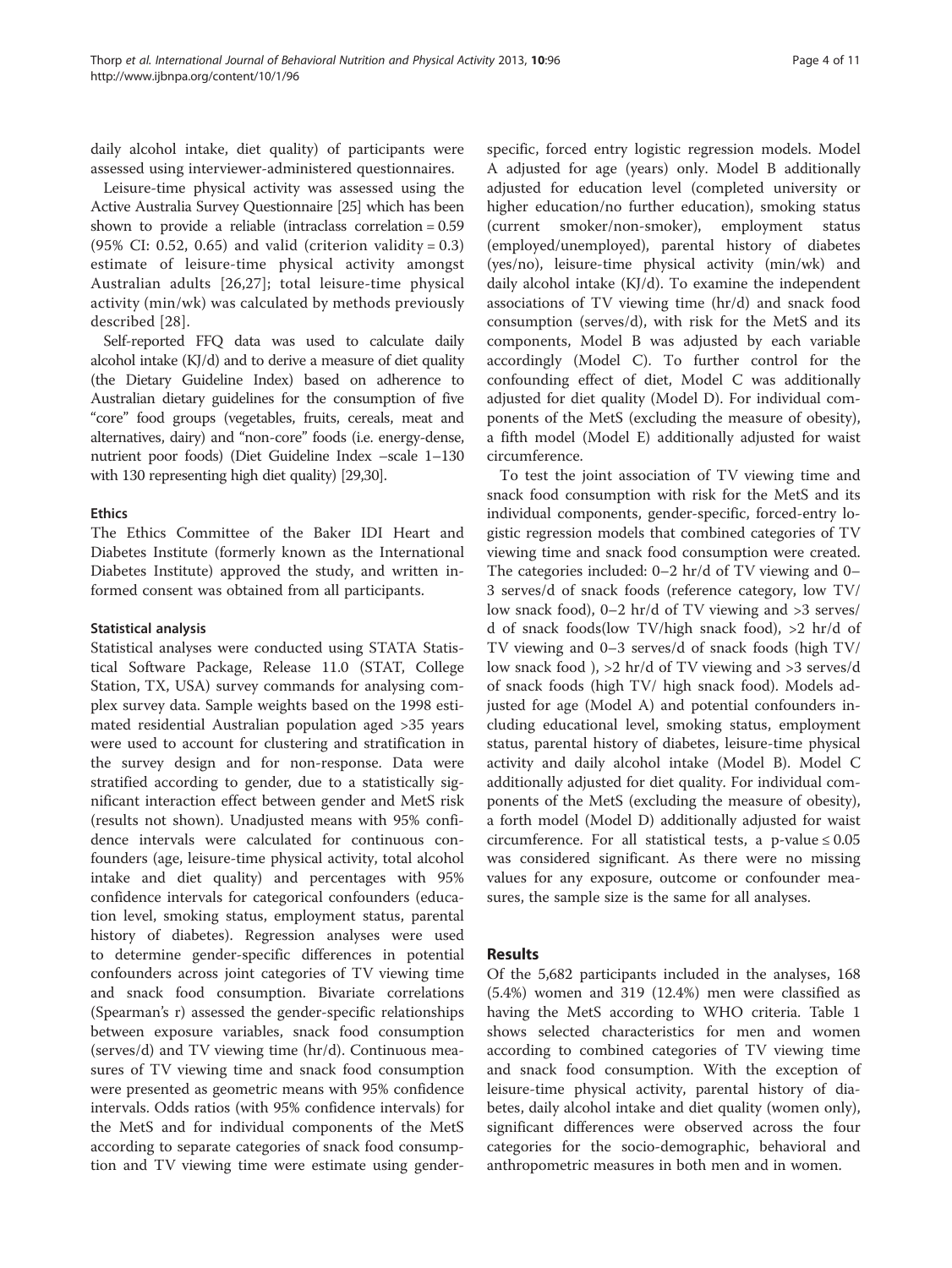|                    | 0-2 hr/d TV & 0-3 snacks/d                   | 0-2 hr/d TV & >3 snacks/d | >2 hr/d TV & 0-3 snacks/d | >2 hr/d TV & >3 snacks/d | P      |
|--------------------|----------------------------------------------|---------------------------|---------------------------|--------------------------|--------|
| $N =$              |                                              |                           |                           |                          |        |
| M                  | 1,167                                        | 482                       | 604                       | 319                      |        |
| W                  | 1,870                                        | 355                       | 717                       | 168                      |        |
| Age (years)        |                                              |                           |                           |                          |        |
| M                  | 50.3 (49.2, 51.3)                            | 47.9 (46.7, 49.2)         | 53.3 (51.4, 55.3)         | 50.0 (47.8, 52.3)        | 0.02   |
| W                  | 48.7 (47.7, 49.6)                            | 48.2 (46.4, 50.1)         | 55.3 (53.5, 57.2)         | 53.3 (49.4, 57.1)        | >0.001 |
|                    | Parental History of Diabetes (%)             |                           |                           |                          |        |
| M                  | 19.6 (16.3, 23.0)                            | 12.9 (8.5, 17.4)          | 19.9 (15.4, 24.4)         | 16.5 (10.5, 22.4)        | 0.52   |
| W                  | 18.0 (15.6, 20.4)                            | 17.0 (13.0, 21.1)         | 17.9 (13.7, 22.2)         | 18.5 (10.9, 26.2)        | 0.98   |
| Current Smoker (%) |                                              |                           |                           |                          |        |
| M                  | 15.5 (12.2, 18.8)                            | 13.0 (7.6, 18.5)          | 22.1 (17.2, 26.9)         | 19.6 (10.9, 28.3)        | 0.001  |
| W                  | 10.7 (8.1, 13.4)                             | 10.4 (6.9, 13.8)          | 16.5 (11.5, 21.4)         | 20.8 (11.1, 30.4)        | 0.02   |
|                    | Completed University or Higher Education (%) |                           |                           |                          |        |
| M                  | 54.4 (48.5, 60.3)                            | 50.0 (41.0, 59.0)         | 40.7 (33.8, 47.5)         | 43.6 (34.2, 53.0)        | 0.001  |
| W                  | 45.4 (40.3, 50.5)                            | 44.6 (35.4, 53.8)         | 23.4 (18.1, 28.8)         | 13.8 (6.1, 21.4)         | >0.001 |
| Employed (%)       |                                              |                           |                           |                          |        |
| M                  | 80.4 (77.1, 83.8)                            | 86.3 (81.9, 90.7)         | 61.8 (53.9, 69.7)         | 75.9 (65.7, 86.1)        | 0.01   |
| W                  | 69.6 (65.2, 74.0)                            | 67.1 (59.8, 74.5)         | 42.0 (36.2, 47.7)         | 42.5 (27.3, 57.7)        | >0.001 |
| BMI ( $kg/m2$ )    |                                              |                           |                           |                          |        |
| M                  | 26.5 (26.0, 26.9)                            | 26.4 (26.2, 26.7)         | 27.4 (27.0, 27.8)         | 27.3 (26.6, 28.0)        | >0.001 |
| W                  | 25.7 (25.3, 26.1)                            | 25.9 (25.0, 26.9)         | 27.3 (26.5, 28.0)         | 27.5 (25.6, 29.4)        | >0.001 |
| Waist (cm)         |                                              |                           |                           |                          |        |
| M                  | 95.0 (93.3, 96.6)                            | 94.8 (93.9, 95.7)         | 98.4 (96.9, 99.9)         | 98.1 (96.5, 99.7)        | >0.001 |
| W                  | 81.8 (80.3, 83.4)                            | 82.9 (80.5, 85.3)         | 86.2 (84.5, 88.0)         | 86.3 (81.6, 90.9)        | >0.001 |
| Diet Quality Index |                                              |                           |                           |                          |        |
| M                  | 82.5 (81.2, 83.8)                            | 79.5 (78.0, 81.0)         | 79.8 (77.6, 82.0)         | 77.7 (75.4, 79.9)        | >0.001 |
| W                  | 86.8 (86.0, 87.6)                            | 83.8 (82.2, 85.4)         | 87.3 (85.0, 89.5)         | 85.4 (80.8, 90.0)        | 0.56   |
|                    | Daily Alcohol Intake (KJ/d)                  |                           |                           |                          |        |
| M                  | 685 (603, 768)                               | 586 (489, 683)            | 652 (558, 746)            | 599 (498, 701)           | 0.10   |
| W                  | 295 (254, 336)                               | 217 (178, 256)            | 276 (220, 331)            | 284 (200, 369)           | 0.27   |
|                    | Leisure-Time Physical Activity (min/wk)      |                           |                           |                          |        |
| M                  | 319 (285, 352)                               | 354 (291, 417)            | 311 (252, 371)            | 321 (264, 378)           | 0.94   |
| W                  | 230 (197, 263)                               | 221 (168, 274)            | 209 (178, 240)            | 218 (164, 272)           | 0.43   |

<span id="page-5-0"></span>

| Table 1 Characteristics of study participants according to combined categories of TV viewing time and snack food |  |  |  |  |  |
|------------------------------------------------------------------------------------------------------------------|--|--|--|--|--|
| consumption                                                                                                      |  |  |  |  |  |

Data are weighted to the Australian population and are presented as unadjusted means with 95% confidence intervals in parentheses or as percentages with 95% confidence intervals in parentheses.

Significant gender differences in daily TV viewing time (men: 1.42 (95% CI: 1.32, 1.52); women: 1.20 (95% CI: 1.12, 1.28), p < 0.001) and snack food consumption (men: 2.56 (95% CI: 2.40, 2.73); women: 1.67 (95% CI: 1.58, 1.77), p < 0.001) were observed. There was also a weak, albeit significant positive relationship between consumption of snack foods (serves/d) and TV viewing time (hr/d) reported for men ( $r = 0.07$ ,  $p = 0.0007$ ) and for women  $(r = 0.05, p = 0.005)$ .

Table [2](#page-6-0) describes the extent to which TV viewing time and snack food consumption independently contribute to MetS risk in adults. For both men and women, high TV viewing time (>2 hr/d) was associated with a greater odds for the MetS, independent of snack food consumption. In women only, high snack food consumption (>3 serves/d) was shown to be associated with a greater odds for the MetS, independent of TV viewing time. Further adjustment for diet quality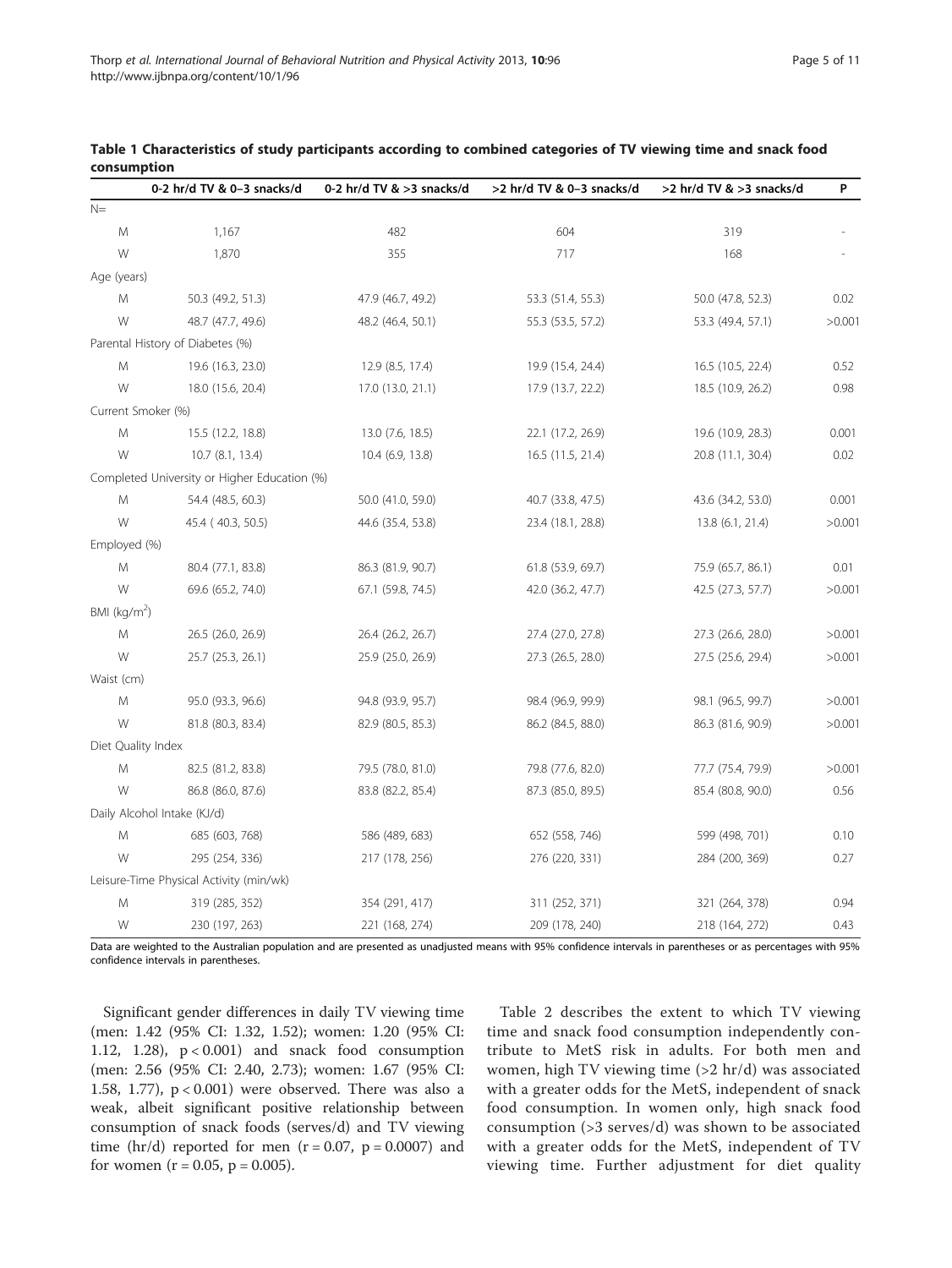| . .                                   |                                                  | . .     |                   |         |  |  |
|---------------------------------------|--------------------------------------------------|---------|-------------------|---------|--|--|
|                                       | Adjusted OR (95%CI) for MS based on WHO criteria |         |                   |         |  |  |
|                                       | Men                                              | P-value | Women             | P-value |  |  |
| TV viewing time $(> 2 \ hr/d)$        |                                                  |         |                   |         |  |  |
| Model A                               | 1.47 (1.04, 2.08)                                | 0.03    | 1.89 (1.33, 2.70) | 0.001   |  |  |
| Model B                               | 1.46 (1.07, 2.01)                                | 0.02    | 1.75 (1.20, 2.54) | 0.004   |  |  |
| Model C                               | 1.47 (1.07, 2.02)                                | 0.02    | 1.72 (1.18, 2.50) | 0.006   |  |  |
| Model D                               | 1.43 (1.04, 1.98)                                | 0.03    | 1.72(1.19, 2.50)  | 0.005   |  |  |
| Snack Food Consumption (> 3 serves/d) |                                                  |         |                   |         |  |  |
| Model A                               | $0.86$ $(0.61, 1.23)$                            | 0.40    | 2.13 (1.60, 2.84) | >0.001  |  |  |
| Model B                               | 0.91(0.63, 1.31)                                 | 0.59    | 2.04 (1.53, 2.73) | >0.001  |  |  |
| Model C                               | 0.88(0.61, 1.29)                                 | 0.52    | 1.94 (1.47, 2.58) | >0.001  |  |  |
| Model D                               | $0.84$ $(0.57, 1.25)$                            | 0.38    | 1.94 (1.45, 2.60) | >0.001  |  |  |

<span id="page-6-0"></span>Table 2 Age- and multivariate adjusted odds ratio for presence of the MetS according to separate categories of TV viewing time (>2 hours/day) and snack food consumption (>serves/day) in Australian men and women

Data presented as adjusted odds ratios with 95% confidence intervals in parentheses.

MetS status based on 1999 WHO criteria.

Model A: adjusted for age (years) only.

Model B: adjusted for age (years), education level (completed university or higher education/no further education), smoking status (current smoker/ non-smoker), employment status (employed/unemployed), parental history of diabetes (yes/no), leisure-time physical activity (mins/wk), and daily alcohol intake (KJ/d). Model C: adjusted for Model B + snack food consumption (serves/d) or TV viewing time (hr/d).

Model D: adjusted for Model C + diet quality.

maintained all significant relationships observed in both men and in women.

For TV viewing time only, similar independent associations were observed in men and in women when using the harmonized definition for the MetS (data not shown). No independent associations were observed in relation to snack food consumption.

Consistent with our previous findings [\[3](#page-10-0)], in both men and in women, high TV viewing time was associated with the presence of dyslipidaemia, diabetes (or impaired glucose tolerance/impaired fasting glucose), obesity and insulin resistance independent of snack food consumption and diet quality (Model D; data not shown). Further adjustment for waist circumference, maintained all associations reported in women.

With the exclusion of hypertension which was positively associated with high snack food consumption in women independent of TV viewing time and diet quality [OR: 1.43 (95% CI: 1.01, 2.02), p = 0.05); Model D], but not waist circumference  $(p = 0.07)$ , no significant multivariate associations were observed between high snack food consumption and individual components of the MetS in men or in women.

As illustrated in the Figure 1, the multivariate adjusted OR for the MetS was 3.59 [95% CI: 2.25, 5.74] (p < 0.001) for women in the high TV time/high snack food category relative to the reference category: low TV time/ low snack food. There was also a significant increased risk for the MetS in women with low TV/high snack food (OR: 1.88 [95% CI: 1.19, 2.96], p = 0.008) and high TV/low snack food (OR: 1.64 [95% CI: 1.07, 2.52], p = 0.03) compared to those in the reference category. In

men, only those in the high TV/high snack food category were at increased risk for the MetS (OR: 1.45 [95% CI: 1.02, 3.45],  $p = 0.04$ ). Further adjustment for diet quality maintained the significant joint associations with the MetS in women but not in men.

Multivariate analyses according to the harmonised criteria for the MetS revealed a significant, albeit attenuated joint association between high TV time/high snack food and risk for the MetS in women, but did not reach

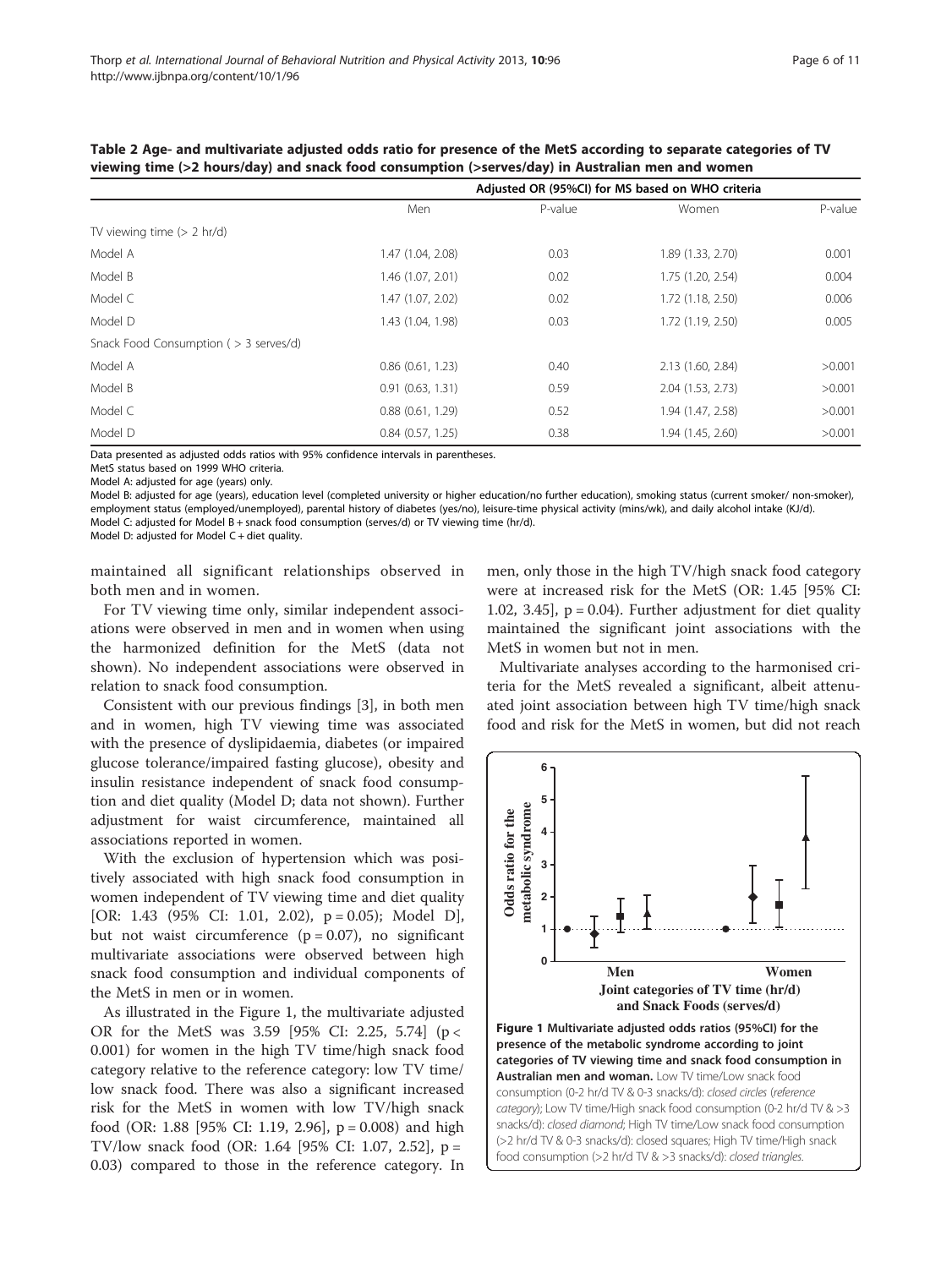statistical significance in men ( $p = 0.06$ ). Compared to women in the low TV/low snack food category, the ORs for the MetS was  $1.88$  [95% CI: 1.02, 3.45] (p = 0.04) for those in the high TV/high snack food category. Further adjustment of diet quality did not alter the observed association.

For both men and women, TV viewing time and snack food consumption were jointly associated with individual components of the MetS (Table [3\)](#page-8-0). Adults in the high TV time/ high snack food category were more likely to be obese, have insulin resistance and have hypertension (women only), compared to those in the low TV time/ low snack food category (Table [3](#page-8-0), Model B). With the exception of insulin resistance (men only), further adjustment for diet quality and waist circumference maintained the joint association between high TV time/ high snack food and components of the MetS.

Engaging in high TV viewing time in the presence of low snack food consumption was also shown to increase risk for obesity, insulin resistance and dyslipidemia in men and women, compared to those in the low TV time/low snack food category (Table [3,](#page-8-0) Model B). In women, the associations were independent of diet quality and waist circumference; in men, waist circumference was shown to significantly attenuate the associations observed.

#### **Discussion**

In this large, population-based study, we found that TV viewing time and snack food consumption were jointly associated with the MetS and its components in Australian adults. Specifically, men and women who engaged in both high TV viewing time and high snack food consumption were 1.5 and 3.6 times more likely to have the MetS respectively compared to those who reported low TV viewing time and low snack food consumption. The combination of high TV viewing time and high snack food consumption was also shown to be associated with an increased likelihood of obesity, insulin resistance and hypertension (in women only). Importantly for women, the joint association between TV viewing time and snack food consumption with the MetS and its components was not shown to be dependent on the overall quality of their diet or by the presence of central adiposity.

These are the first findings reporting on the joint association of two distinct yet modifiable lifestyle behaviors– consumption of energy-dense, nutrient poor snack foods and TV viewing – in relation to risk for the MetS and its individual components. Despite evidence to show that these two behaviors are positively correlated with one another in adults [[14\]](#page-11-0), previous studies have reported only on the association between TV viewing time and the MetS [[3\]](#page-10-0) or continuous risk scores for the MetS [\[6](#page-10-0)]

adjusting for diet quality, which is a measure of adherence to the dietary guidelines.

Snack food consumption during TV viewing time has been postulated as a potential mechanism through which TV viewing time increases the likelihood of the MetS. In our study, high snack food consumption (women only) and high TV viewing time were also shown to increase MetS risk independent of one another, further indicating that a prudent approach would be to target both of these behaviors within population strategies aimed at reducing MetS risk in adults, particularly for women. Our observation that daily snack food consumption did not significantly attenuate the association between TV viewing time and MetS risk in men and women supports a recent study of 4511 Danish adults that found no mediating effect of snacking habits (defined as grams per day of snack foods) on the association between leisure-time sedentary behavior (which included TV time) and individual cardio-metabolic biomarkers [\[31](#page-11-0)]. Two previous studies have examined the impact of snack food consumption on the association between TV viewing time and obesity risk and found that consumption of food and beverage during TV viewing does partially mediate the association between TV viewing time and abdominal [\[11](#page-10-0)] and central obesity [[14\]](#page-11-0). It is plausible that the reason why we did not observe any significant attenuation of the relationship between TV viewing time and MetS risk is because we did not adjust for snack foods directly consumed during TV viewing time; we adjusted for total serves of snack food which may have been consumed at any time across the day.

Our observation that high snack food consumption in the presence of high TV viewing exacerbated risk for the MetS and its components of obesity, insulin resistance and hypertension to a greater extent in women is supportive of previous observational studies [[32,33\]](#page-11-0). It has been suggested that this may be attributed to TV viewing time being a more robust marker of sedentary behavior in women [[34\]](#page-11-0). Another possible reason is that TV viewing provides a stronger stimulus for unhealthy eating behavior in women than in men. Indeed, Gore et al. observed the more women snack whilst watching TV the less likely they are to select low-caloric, low fat snack foods [\[35](#page-11-0)]. Additionally, there is evidence that TV viewing can both impair food intake recall and promote over-consumption during a later meal in women [\[36\]](#page-11-0).

One proposed underlying mechanism for the significant joint association between TV viewing and snack food consumption with the MetS observed in our study is that watching TV simulates "mindless eating" [\[37](#page-11-0)]. Adults learn while watching TV to ignore internal satiety signals that trigger a feeling of "fullness" and rely on external cues, such as the conclusion of a TV program,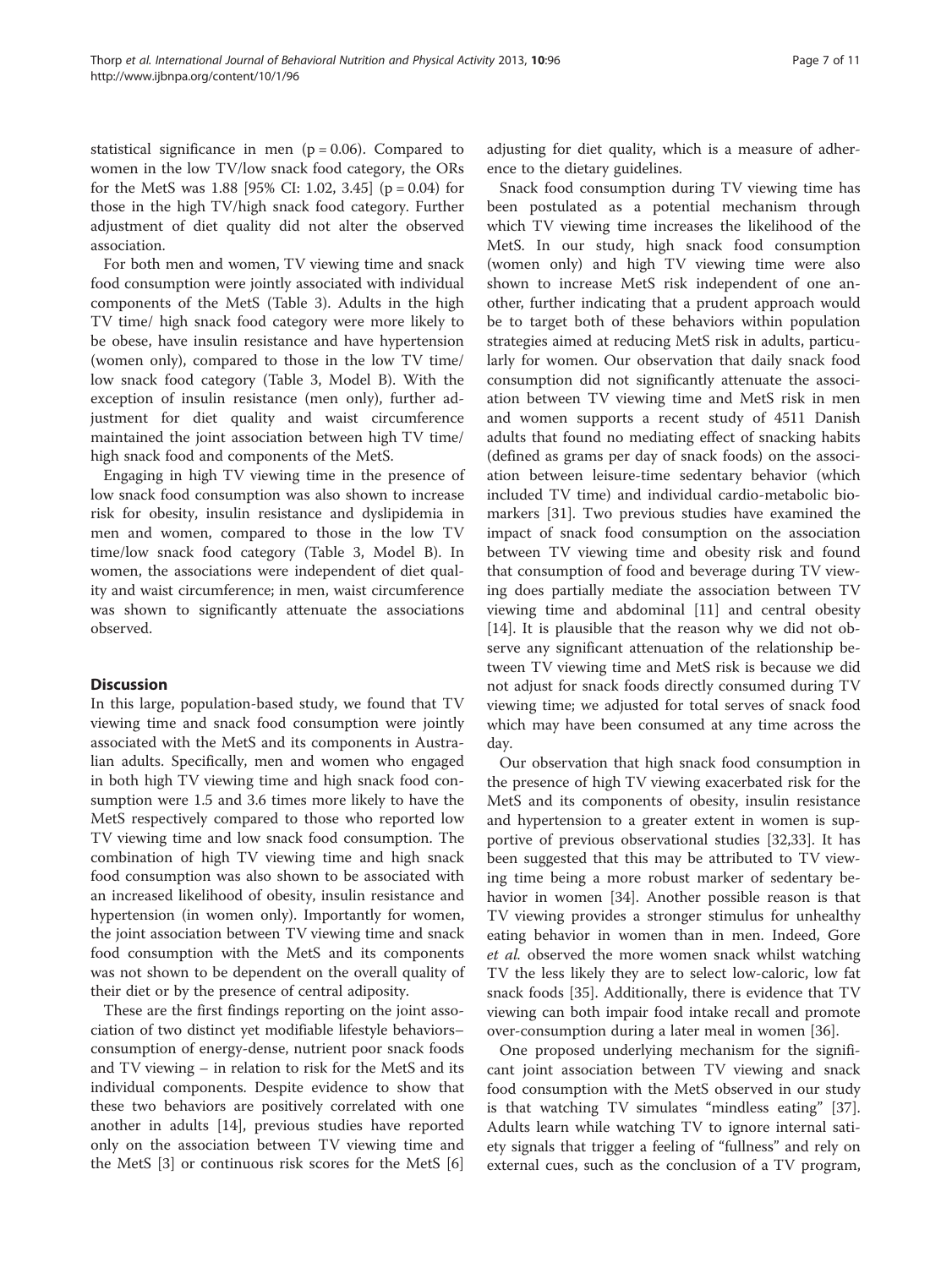<span id="page-8-0"></span>

| Table 3 Odds ratios for the presence of MetS components (WHO criteria) according to joint categories of TV viewing |  |
|--------------------------------------------------------------------------------------------------------------------|--|
| time and snack food consumption in Australian men and women                                                        |  |

|                    | Adjusted OR (95%CI) for MetS Components based on WHO criteria |                                                                                  |                       |      |                       |        |                          |        |  |
|--------------------|---------------------------------------------------------------|----------------------------------------------------------------------------------|-----------------------|------|-----------------------|--------|--------------------------|--------|--|
|                    |                                                               | 0-2 hr/d TV & 0-3 snacks/d 0-2 hr/d TV & >3 snacks/d P >2 hr/d TV & 0-3 snacks/d |                       |      |                       | P      | >2 hr/d TV & >3 snacks/d | P      |  |
| $N=$               |                                                               |                                                                                  |                       |      |                       |        |                          |        |  |
|                    | Μ                                                             | 1,167                                                                            | 482                   |      | 604                   |        | 319                      |        |  |
|                    | W                                                             | 1,870                                                                            | 355                   |      | 717                   |        | 168                      |        |  |
| Insulin Resistance |                                                               |                                                                                  |                       |      |                       |        |                          |        |  |
| Model A M          |                                                               | 1.00                                                                             | $0.73$ $(0.48, 1.11)$ | 0.14 | 1.41 (0.99, 2.00)     | 0.05   | 1.51 (0.99, 2.30)        | 0.05   |  |
|                    | W                                                             | 1.00                                                                             | 1.27 (0.84, 1.91)     | 0.25 | 1.88 (1.38, 2.55)     | >0.001 | 2.15 (1.35, 3.44)        | 0.002  |  |
| Model B            | M                                                             | 1.00                                                                             | $0.75$ $(0.48, 1.16)$ | 0.19 | 1.45 (1.04, 2.01)     | 0.03   | 1.54 (1.02, 2.34)        | 0.04   |  |
|                    | W                                                             | 1.00                                                                             | 1.18(0.76, 1.83)      | 0.45 | 1.82 (1.26, 2.64)     | 0.002  | 2.14 (1.44, 3.18)        | >0.001 |  |
| Model C            | M                                                             | 1.00                                                                             | $0.70$ $(0.45, 1.09)$ | 0.11 | 1.39 (1.01, 1.92)     | 0.05   | 1.42 (0.93, 2.18)        | 0.11   |  |
|                    | W                                                             | 1.00                                                                             | 1.11 (0.72, 1.70)     | 0.63 | 1.83 (1.26, 2.65)     | 0.002  | 2.11 (1.36, 3.29)        | 0.002  |  |
| Model D            | M                                                             | 1.00                                                                             | $0.68$ $(0.43, 1.06)$ | 0.08 | $1.02$ (0.78, 1.33)   | 0.89   | 1.09(0.64, 1.85)         | 0.74   |  |
|                    | W                                                             | 1.00                                                                             | $0.97$ $(0.60, 1.55)$ | 0.88 | 1.60 (1.10, 2.32)     | 0.02   | 1.82 (1.25, 2.65)        | 0.003  |  |
| Diabetes/IGT/IFG   |                                                               |                                                                                  |                       |      |                       |        |                          |        |  |
| Model A M          |                                                               | 1.00                                                                             | $0.76$ $(0.49, 1.18)$ | 0.22 | 1.31 (0.93, 1.85)     | 0.12   | 1.37 (0.93, 2.02)        | 0.11   |  |
|                    | W                                                             | 1.00                                                                             | 1.13(0.74, 1.73)      | 0.57 | $1.61$ $(1.18, 2.19)$ | 0.004  | 2.34 (1.51, 3.63)        | >0.001 |  |
| Model B            | M                                                             | 1.00                                                                             | 0.85(0.51, 1.41)      | 0.53 | 1.10(0.75, 1.60)      | 0.62   | 1.30 (0.82, 2.04)        | 0.25   |  |
|                    | W                                                             | 1.00                                                                             | $0.97$ $(0.60, 1.57)$ | 0.91 | 1.13(0.81, 1.58)      | 0.46   | 1.68, 0.81, 3.50)        | 0.16   |  |
| Model C M          |                                                               | 1.00                                                                             | $0.82$ (0.50, 1.34)   | 0.42 | 1.07 (0.73, 1.58)     | 0.72   | 1.23 (0.78, 1.94)        | 0.37   |  |
|                    | W                                                             | 1.00                                                                             | 0.95 (0.58, 1.56)     | 0.83 | 1.14(0.82, 1.58)      | 0.43   | 1.67(0.82, 3.41)         | 0.16   |  |
| Model D            | M                                                             | 1.00                                                                             | $0.83$ $(0.51, 1.34)$ | 0.42 | $0.92$ $(0.63, 1.35)$ | 0.66   | 1.07(0.67, 1.71)         | 0.78   |  |
|                    | W                                                             | 1.00                                                                             | $0.91$ $(0.55, 1.50)$ | 0.70 | $1.02$ (0.72, 1.43)   | 0.92   | 1.54 (0.60, 3.97)        | 0.36   |  |
| Obesity            |                                                               |                                                                                  |                       |      |                       |        |                          |        |  |
| Model A            | M                                                             | 1.00                                                                             | 0.90(0.61, 1.31)      | 0.56 | 1.49 (1.10, 2.01)     | 0.01   | 1.70 (1.23, 2.34)        | 0.002  |  |
|                    | W                                                             | 1.00                                                                             | 1.23 (0.86, 1.76)     | 0.25 | 1.69 (1.18, 2.41)     | 0.01   | 2.48 (1.22, 5.04)        | 0.01   |  |
| Model B            | M                                                             | 1.00                                                                             | 0.92 (0.62, 1.37)     | 0.68 | 1.45 (1.10, 1.92)     | 0.01   | 1.68 (1.20, 2.34)        | 0.003  |  |
|                    | W                                                             | 1.00                                                                             | 1.19 (0.82, 1.74)     | 0.35 | 1.54 (1.05, 2.25)     | 0.03   | 2.18 (1.03, 4.62)        | 0.04   |  |
| Model C M          |                                                               | 1.00                                                                             | 0.87 (0.58, 1.31)     | 0.50 | 1.40 (1.06, 1.85)     | 0.02   | 1.57(1.11, 2.23)         | 0.01   |  |
|                    | W                                                             | 1.00                                                                             | $1.21$ (0.83, 1.76)   | 0.31 | 1.53 (1.05, 2.25)     | 0.03   | 2.19 (1.05, 4.57)        | 0.04   |  |
| Hypertension       |                                                               |                                                                                  |                       |      |                       |        |                          |        |  |
| Model A M          |                                                               | 1.00                                                                             | 0.89(0.65, 1.22)      | 0.45 | 1.15(0.78, 1.70)      | 0.47   | $1.26$ (0.76, 2.10)      | 0.36   |  |
|                    | W                                                             | 1.00                                                                             | 1.16 (0.70, 1.92)     | 0.56 | 1.26(0.96, 1.65)      | 0.10   | 2.34 (1.21, 4.53)        | 0.01   |  |
| Model B            | M                                                             | 1.00                                                                             | 0.95(0.71, 1.26)      | 0.70 | 1.15 (0.78, 1.69)     | 0.48   | 1.32 (0.78, 2.23)        | 0.29   |  |
|                    | W                                                             | 1.00                                                                             | 1.24 (0.76, 2.01)     | 0.38 | 1.26 (0.92, 1.72)     | 0.15   | 2.32 (1.17, 4.59)        | 0.02   |  |
| Model C            | M                                                             | 1.00                                                                             | 0.90(0.67, 1.23)      | 0.51 | $1.12$ (0.77, 1.62)   | 0.56   | 1.24(0.72, 2.12)         | 0.43   |  |
|                    | W                                                             | 1.00                                                                             | 1.23 (0.75, 2.01)     | 0.41 | 1.26 (0.92, 1.73)     | 0.15   | 2.32 (1.18, 4.55)        | 0.02   |  |
| Model D            | M                                                             | 1.00                                                                             | 0.92 (0.67, 1.25)     | 0.57 | $1.00$ (0.70, 1.42)   | 0.98   | 1.11 (0.65, 1.90)        | 0.70   |  |
|                    | W                                                             | 1.00                                                                             | 1.20 (0.73, 1.98)     | 0.47 | 1.17(0.85, 1.60)      | 0.32   | 2.24 (1.00, 5.00)        | 0.05   |  |
| Dyslipidaemia      |                                                               |                                                                                  |                       |      |                       |        |                          |        |  |
| Model A M          |                                                               | 1.00                                                                             | 0.84(0.60, 1.17)      | 0.29 | 1.31 (1.03, 1.67)     | 0.03   | 1.14(0.77, 1.69)         | 0.51   |  |
|                    | W                                                             | 1.00                                                                             | 1.23(0.71, 2.13)      | 0.45 | 2.01 (1.44,2.80)      | >0.001 | 1.90 (0.99, 3.63)        | 0.05   |  |
| Model B            | M                                                             | 1.00                                                                             | $0.90$ $(0.63, 1.28)$ | 0.55 | 1.33 (1.06, 1.67)     | 0.02   | 1.17 (0.78, 1.77)        | 0.43   |  |
|                    | W                                                             | 1.00                                                                             | 1.20 (0.68, 2.13)     | 0.51 | 1.85 (1.33, 2.59)     | 0.001  | 1.69 (0.85, 3.38)        | 0.13   |  |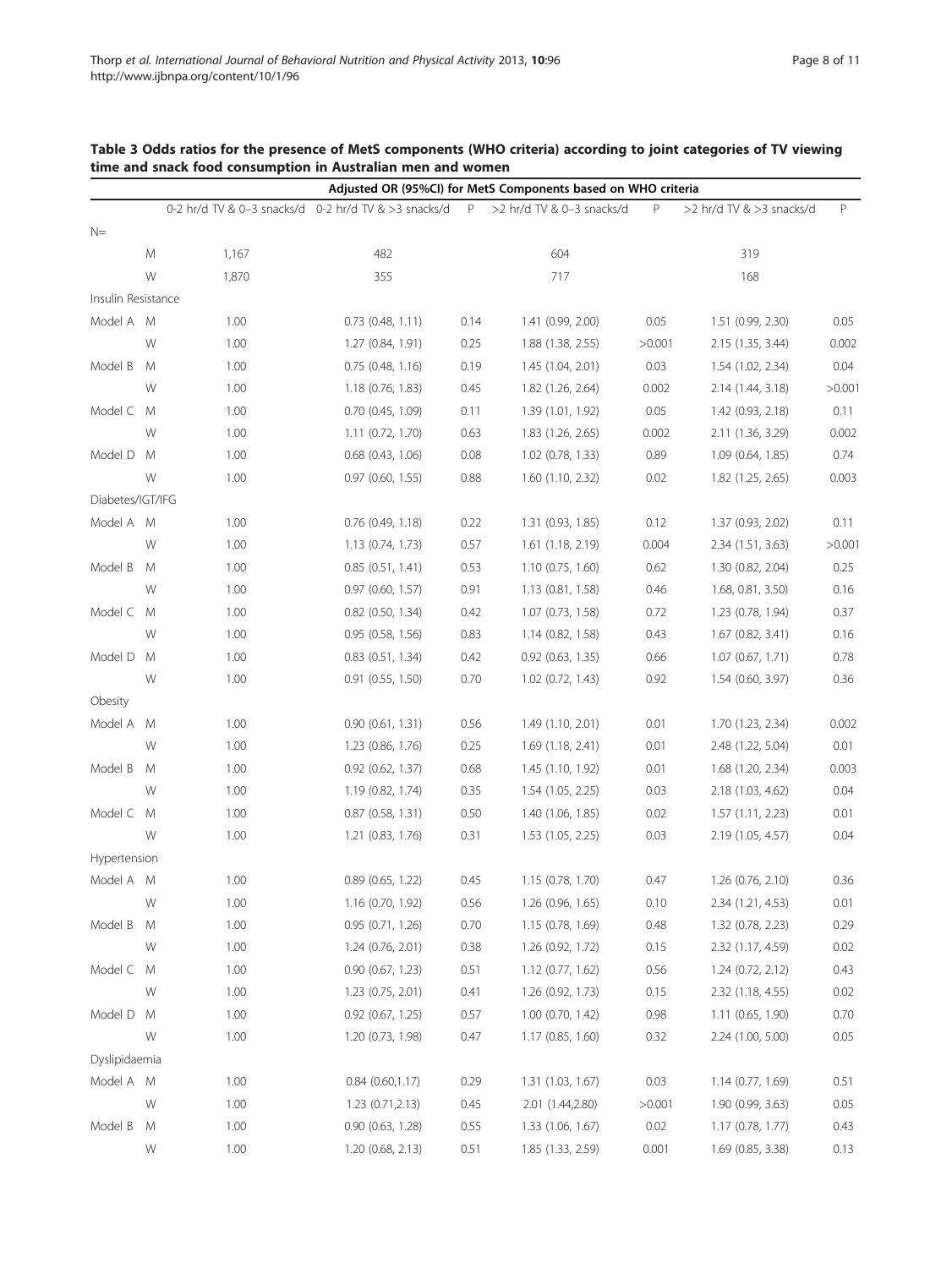| Table 3 Odds ratios for the presence of MetS components (WHO criteria) according to joint categories of TV viewing |
|--------------------------------------------------------------------------------------------------------------------|
| time and snack food consumption in Australian men and women (Continued)                                            |

| Model C M        |   | 1.00 | 0.87(0.63, 1.22)      | 0.41 | 1.31 (1.05, 1.64)     | 0.02  | 1.13 (0.78, 1.65) | 0.50 |
|------------------|---|------|-----------------------|------|-----------------------|-------|-------------------|------|
|                  | W | 1.00 | 1.23(0.69, 2.16)      | 0.47 | 1.85 (1.32, 2.59)     | 0.001 | 1.70 (0.85, 3.38) | 0.13 |
| Model D          | M | 1.00 | $0.86$ $(0.62, 1.21)$ | 0.38 | 1.10 (0.88, 1.39)     | 0.37  | 0.96(0.61, 1.49)  | 0.85 |
|                  | W | 1.00 | 1.15(0.65, 2.03)      | 0.63 | 1.65 (1.21, 2.24)     | 0.002 | 1.46 (0.75, 2.83) | 0.26 |
| Microalbuminuria |   |      |                       |      |                       |       |                   |      |
| Model A          |   | 1.00 | $1.01$ (0.39, 2.61)   | 0.98 | 0.80(0.43, 1.48)      | 0.46  | 1.26 (0.65, 2.43) | 0.48 |
|                  |   | 1.00 | 1.14(0.48, 2.73)      | 0.76 | 1.09(0.57, 2.09)      | 0.79  | 2.97 (1.04, 8.48) | 0.04 |
| Model B          | M | 1.00 | 1.08 (0.48, 2.80)     | 0.87 | $0.68$ $(0.36, 1.28)$ | 0.23  | 1.26 (0.60, 2.68) | 0.53 |
|                  | W | 1.00 | $1.04$ (0.30, 3.60)   | 0.95 | 0.85(0.26, 2.78)      | 0.79  | 0.31(0.04, 2.33)  | 0.25 |
| Model C M        |   | 1.00 | $0.53$ $(0.20, 1.46)$ | 0.22 | $0.86$ $(0.45, 1.65)$ | 0.65  | 0.78(0.32, 1.89)  | 0.57 |
|                  | W | 1.00 | 0.94(0.27, 3.24)      | 0.92 | $0.87$ $(0.28, 2.72)$ | 0.80  | 0.29(0.04, 2.25)  | 0.23 |
| Model D          | M | 1.00 | 0.53(0.19, 1.47)      | 0.22 | $0.83$ $(0.45, 1.54)$ | 0.55  | 0.75(0.30, 1.85)  | 0.52 |
|                  | W | 1.00 | 0.94(0.28, 3.15)      | 0.92 | 0.85(0.27, 2.72)      | 0.78  | 0.28(0.04, 1.98)  | 0.19 |

Data presented as adjusted odds ratio with 95% confidence intervals in parentheses.

Model A: adjusted for age (years) only.

Model B: adjusted for age (years), education level (completed university or higher education/no further education), smoking status (current smoker/ non-smoker), employment status (employed/unemployed), parental history of diabetes (yes/no), leisure-time physical activity (mins/wk) and daily alcohol intake (KJ/d).

Model C: adjusted for Model  $B +$  diet quality. Model D: adjusted for Model  $C +$  waist circumference.

IGT = impaired glucose tolerance; IFG = impaired fasting glucose.

to signal normal meal satiation [[37\]](#page-11-0). Excessive energy intake from "mindless eating" coupled with a loss of localised muscular contraction induced through sitting during TV viewing may subsequently lead to transient exaggerated elevations in blood glucose, free fatty acids and triglycerides [\[38](#page-11-0)]. Such postprandial changes, when repeated multiple times each day, could potentially trigger pathogenic pathways known to be involved in the development of the MetS; including abnormal glucose and fat metabolism, insulin resistance and inflammation [\[39\]](#page-11-0).

In our study, approximately one fifth of women (18.1%) and one third of men (30.8%) consumed the equivalent of more than three snack foods per day, a level which exceeds the recommended daily intake according to AGHE guidelines [\[24](#page-11-0)]. For women, the consumption of more than three snack foods a day was found to significantly increase risk for the MetS (94% increase) and hypertension (43% increase). This finding extends upon earlier observations that show a detrimental association between diet quality [[2\]](#page-10-0) and indicators of diet quality (total dietary fat intake) [[40](#page-11-0)] with the MetS and identifies for the first time that high snack food consumption (reported as serves per day) is an unfavourable dietary behavior that increases MetS risk in women, independent of TV viewing time and overall diet quality. Given that adults with or at risk of having the MetS are prone to under-report their intake of energydense snack foods in FFQ's [[41](#page-11-0)], it is plausible that individuals with the MetS and its components in our study may have under-reported their intake of snack foods (serves per day), resulting in an underestimation of the strength of association between snacking behavior and MetS risk; further research is needed to confirm these findings.

Important strengths of the study include its large sample size and the inclusion of adults of a wide age range and without previous history of cardiovascular disease and diabetes. Reliable and valid self-administered questionnaires were also used to obtain information on lifestyle behavior and objective data was collected for all components of the WHO definition of the MetS. Our study also had a number of limitations that should be considered. Despite an acceptable response rate at baseline (55%) and weighting the sample to the estimated 1998 residential Australian population, there was an overrepresentation of higher socio-economic groups and underrepresentation of indigenous and rural populations in our study sample. This would suggest our results, while corrected for gender and age bias, are unlikely to be generalizable to the whole Australian population. Another limitation to the generalisability of our findings is that it was necessary for us to exclude a number of participants for whom only incomplete and/or invalid data on TV viewing time and FFQ variables were available.

Other limitations include the inability to differentiate from the FFQ whether participant's self- reported intake of snack foods was consumed during TV viewing. This precluded inferences about whether the elevation in MetS risk observed in adults who reported both high TV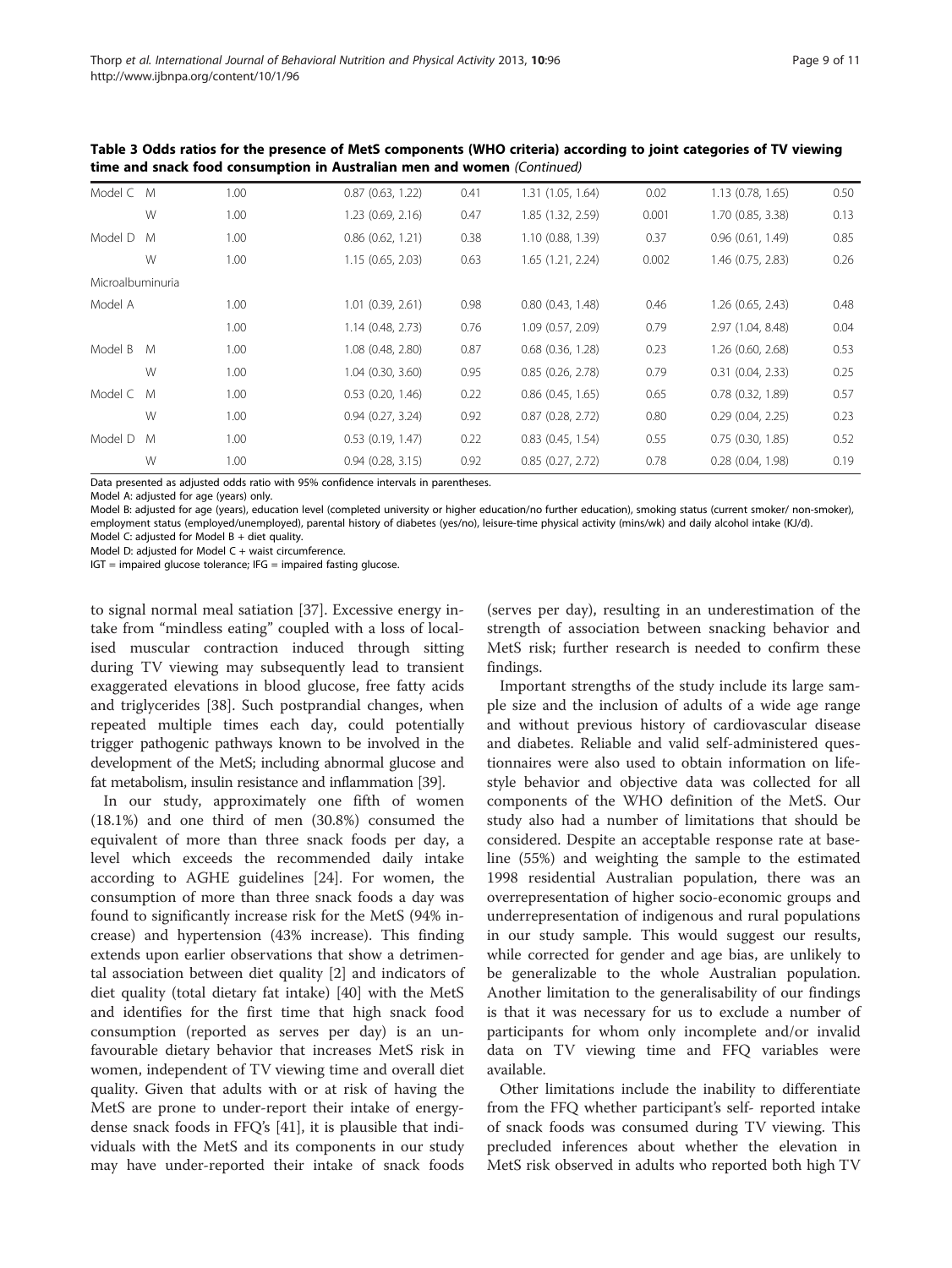<span id="page-10-0"></span>viewing time and high snack food consumption was a direct consequence of the two behaviors occurring concurrently. Furthermore, the FFQ is limited to the number of snack foods that it can capture  $(n = 9)$  and several popular snack products are not included. Specifically, the FFQ did not capture sugar-sweetened beverage consumption, which has been shown to be independently associated with the prevalence of the MetS in adults [[42\]](#page-11-0).

#### Conclusion

We found that daily TV viewing time and snack food consumption were jointly associated with the odds of having the MetS and its components in Australian adults without a history of cardiovascular disease or diabetes mellitus. TV viewing time and snack food consumption (in women only) were also found to be independently associated with an increased risk for the MetS and its individual components. Interpretation of our results would suggest in addition to the promotion of regular physical activity, population strategies addressing the MetS should give consideration to reducing time spent watching TV, as well as limiting excessive snack food consumption, particularly in women.

#### **Abbreviations**

TV: Television; MetS: Metabolic syndrome; FFQ: Food frequency questionnaire; AGHE: Australian Guidelines to Healthy Eating.

#### Competing interests

The authors declare that they have no competing interests.

#### Authors' contributions

AAT, SAM, NO and DWD designed research; AAT and SAM conducted research; SAM provided essential materials; AAT analysed data and performed statistical analyses; AAT, SAM, NO and DWD wrote paper; AAT had primary responsibility for final content. All authors read and approved the final manuscript.

#### Acknowledgements

The following provided financial support for the study: The Commonwealth Department of Health and Aged Care, Abbott Australasia, Alphapharm, Aventis Pharmaceutical, AstraZeneca, Bristol-Myers Squibb Pharmaceuticals, Eli Lilly (Australia), GlaxoSmithKline, Jassen-Cilag (Australia), Merck Lipha, Merck Sharp & Dohme (Australia), Novartis Pharmaceutical (Australia), Novo Nordisk Pharmaceutical, Pharmacia and Upjohn, Pfizer, Roche Diagnostics, Sanofi Synthelabo (Australia), Servier Laboratories (Australia), BioRad Laboratories, HITECH Pathology, the Australian Kidney Foundation, Diabetes Australia, Diabetes Australia (Northern Territory), Queensland Health, South Australian Department of Human Services, Tasmanian Department of Health and Human Services, Territory Health Services, Victorian Department of HumanServices and Health Department of Western Australia. For their invaluable contribution to the field activities of AusDiab, we are enormously grateful to A. Allman, M. Dalton, A. Meehan, C. Reid, A. Stewart, R. Tapp and F. Wilson. The AusDiab Steering Committee consists of B. Atkins, S. Bennett, S. Chadban, S. Colagiuri, M. De Courten, M. D'Embden, D. Dunstan, T. Dwyer, D. Jolley, P. Magnus, J. Matthews, D. McCarty, K. O'Dea, P. Phillips, P. Popplewell, I. Kemp, H. Taylor, T. Welborn and P. Zimmet. A A Thorp is supported by a National Heart Foundation of Australia (PH 10 M 5413) Postdoctoral Fellowship (Public Health). N Owen is supported by National Health and Medical Research Council of Australia Program Grant (NHMRC # 569940), a Senior Principal Research Fellowship (NHMRC #1003960) and the Victorian Government's Operational Infrastructure Support Program. SA McNaughton is supported by an Australian Research Council Future Fellowship (FT100100581). D W Dunstan is supported by an Australian Research Council Future Fellowship (FT100100918).

#### Author details

<sup>1</sup>Baker IDI Heart and Diabetes Institute, Level 4 The Alfred Centre, 99 Commercial Road, Melbourne, Victoria 3004, Australia. <sup>2</sup>The University of Queensland, School of Population Health, Cancer Prevention Research Centre, Brisbane, Level 3, Public Health Building, Herston Road, Herston, Queensland 4006, Australia. <sup>3</sup> Centre for Physical Activity and Nutrition Research, School of Exercise and Nutrition Sciences, Deakin University, 221 Burwood Highway, Burwood, Victoria 3125, Australia. <sup>4</sup>Department of Epidemiology and Preventive Medicine, Monash University, Level 6 The Alfred Centre, 99 Commercial Road, Melbourne, Victoria 3004, Australia. 5 Department of Medicine, Monash University, Bld 15, Wellington Road, Clayton, Victoria 3800, Australia. <sup>6</sup>School of Population Health, The University of Melbourne, 207 Bouverie St, Parkville 3010, Victoria 3010, Australia. <sup>7</sup>School of Sport Science, Exercise and Health, The University of Western Australia, 35 Stirling Highway, Crawley, Perth 6009, Australia.

#### Received: 19 February 2013 Accepted: 7 August 2013 Published: 9 August 2013

#### References

- Janssen I, Ross R: Vigorous intensity physical activity is related to the metabolic syndrome independent of the physical activity dose. Int J Epidemiol 2012, 41(4):1132–1140.
- 2. Millen BE, Pencina MJ, Kimokoti RW, Zhu L, Meigs JB, Ordovas JM, D'Agostino RB: Nutritional risk and the metabolic syndrome in women: opportunities for preventive intervention from the Framingham Nutrition Study. Am J Clin Nutr 2006, 84(2):434–441.
- 3. Dunstan DW, Salmon J, Owen N, Armstrong T, Zimmet PZ, Welborn TA, Cameron AJ, Dwyer T, Jolley D, Shaw JE: Associations of TV viewing and physical activity with the metabolic syndrome in Australian adults. Diabetologia 2005, 48(11):2254–2261.
- 4. Bertrais S, Beyeme-Ondoua JP, Czernichow S, Galan P, Hercberg S, Oppert JM: Sedentary behaviors, physical activity, and metabolic syndrome in middle-aged French subjects. Obes Res 2005, 13(5):936–944.
- 5. Ford ES, Kohl HW 3rd, Mokdad AH, Ajani UA: Sedentary behavior, physical activity, and the metabolic syndrome among U.S. adults. Obes Res 2005, 13(3):608–614.
- 6. Wijndaele K, Duvigneaud N, Matton L, Duquet W, Delecluse C, Thomis M, Beunen G, Lefevre J, Philippaerts RM: Sedentary behaviour, physical activity and a continuous metabolic syndrome risk score in adults. Eur J Clin Nutr 2009, 63(3):421–429.
- 7. Sisson SB, Camhi SM, Church TS, Martin CK, Tudor-Locke C, Bouchard C, Earnest CP, Smith SR, Newton RL Jr, Rankinen T, et al: Leisure time sedentary behavior, occupational/domestic physical activity, and metabolic syndrome in U.S. men and women. Metab Syndr Relat Disord 2009, 7(6):529–536.
- 8. Gardiner PA, Healy GN, Eakin EG, Clark BK, Dunstan DW, Shaw JE, Zimmet PZ, Owen N: Associations between television viewing time and overall sitting time with the metabolic syndrome in older men and women: the Australian Diabetes, Obesity and Lifestyle study. J Am Geriatr Soc 2011, 59(5):788–796.
- 9. Mabry RM, Winkler EA, Reeves MM, Eakin EG, Owen N: Associations of Physical Activity and Sitting Time With the Metabolic Syndrome Among Omani Adults. Obesity (Silver Spring) 2012, 20(11):2290–2295.
- 10. Owen N, Bauman A, Brown W: Too much sitting: a novel and important predictor of chronic disease risk? Br J Sports Med 2009, 43(2):81-83.
- 11. Cleland VJ, Schmidt MD, Dwyer T, Venn AJ: Television viewing and abdominal obesity in young adults: is the association mediated by food and beverage consumption during viewing time or reduced leisure-time physical activity? Am J Clin Nutr 2008, 87(5):1148–1155.
- 12. Charreire H, Kesse-Guyot E, Bertrais S, Simon C, Chaix B, Weber C, Touvier M, Galan P, Hercberg S, Oppert JM: Associations between dietary patterns, physical activity (leisure-time and occupational) and television viewing in middle-aged French adults. Br J Nutr 2011, 105(6):902–910.
- 13. Bowman SA: Television-viewing characteristics of adults: correlations to eating practices and overweight and health status. Prev Chronic Dis 2006, 3(2):A38.